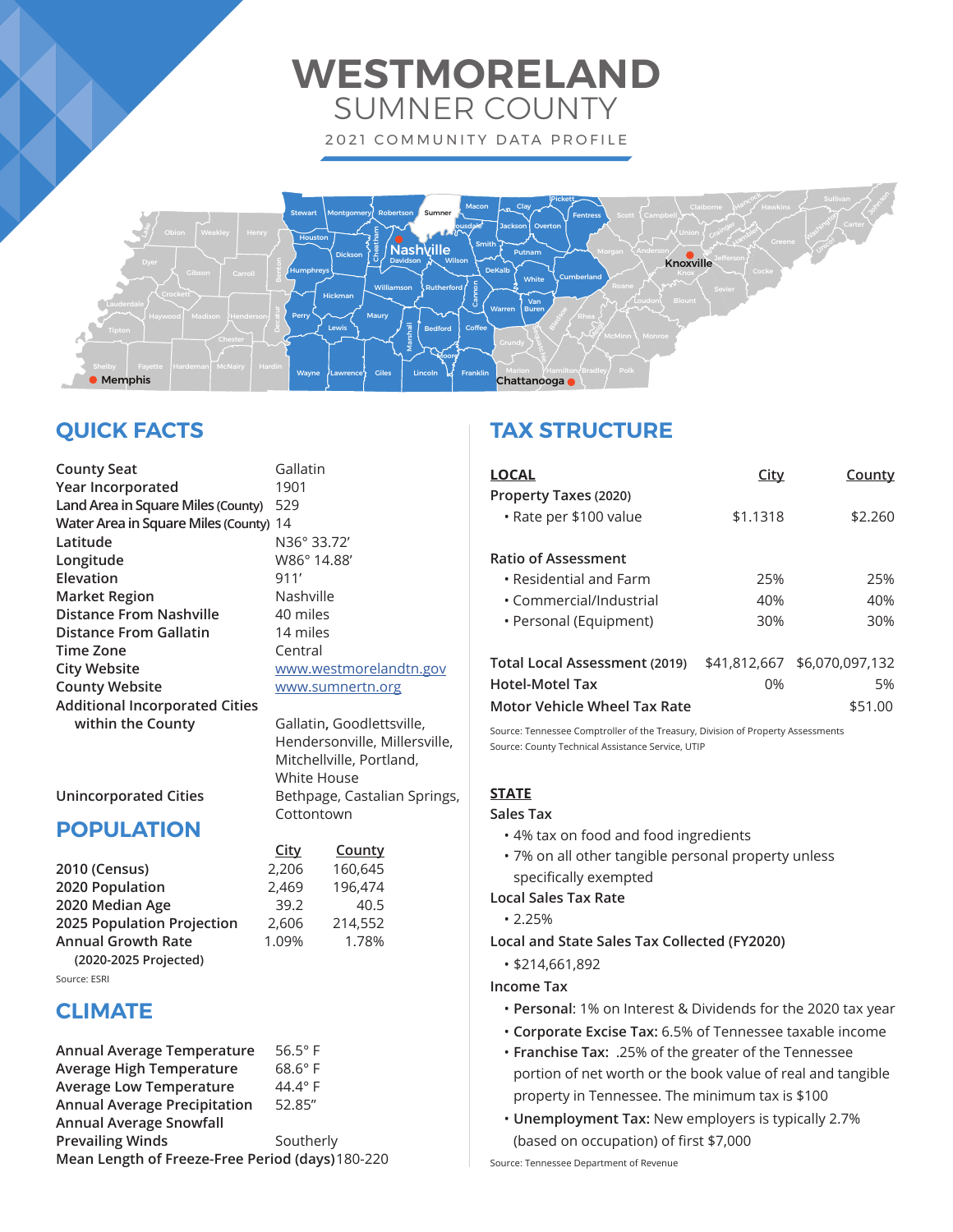# **EDUCATION**

| <b>District Name</b><br>Type of Public School System<br>District Grades Served<br>Number of Schools | <b>Sumner County</b><br>County<br>$Pre-K-12$<br>49 |
|-----------------------------------------------------------------------------------------------------|----------------------------------------------------|
| Number of Classroom Teachers                                                                        | 2,148                                              |
| <b>Student to Teacher Ratio</b>                                                                     | 14:1                                               |
| <b>Additional Staff</b>                                                                             | 300                                                |
| <b>Total Number of Students</b>                                                                     | 30,425                                             |
| <b>GRADES</b> (2019-2020)                                                                           |                                                    |
| Pre-K-5                                                                                             | 13,697                                             |
| $6-8$                                                                                               | 7,238                                              |
| $9 - 12$                                                                                            | 9,490                                              |
| Number of High School Graduates (2019-20)                                                           | 2,007                                              |
| <b>Graduation Rate</b>                                                                              | 95.7%                                              |
| <b>Educational Attainment with a Degree</b><br>(Adults Age 25+)                                     | 36.8%                                              |
|                                                                                                     |                                                    |

Source: Tennessee Department of Education

### **REGIONAL HIGHER EDUCATIONAL INSTITUTIONS** (within 30 miles)

| <b>Graduates 2017-2018</b>                                                                 |            |       |
|--------------------------------------------------------------------------------------------|------------|-------|
| • TN College of Applied Technology                                                         | Hartsville | 191   |
|                                                                                            | Portland   | 171   |
| • TN College of Applied Technoogy Portland<br>• Volunteer State Community College Gallatin |            | 1,562 |
| • Welch College                                                                            | Gallatin   | 52    |
| • Cumberland University                                                                    | Lebanon    | 652   |

Source: National Center for Education Statistics

### **FastTrack Job Training**

| Assistance Program Available                                       | Yes |
|--------------------------------------------------------------------|-----|
| Source: Tennessee Department of Economic and Community Development |     |

### **GOVERNMENT**

### **GOVERNING BODY**

| City   | Mayor and Board of Aldermen           |
|--------|---------------------------------------|
|        | Meets 3rd Thursday at 7:00 p.m.       |
|        | <b>Community Meeting Room</b>         |
| County | County Mayor and County Commissioners |
|        | Meets 3rd Monday at 7:00 p.m.         |
|        | <b>County Building</b>                |

### **Fire Department**

| • Full-time fire fighters in city   |        |
|-------------------------------------|--------|
| • City volunteers                   | 23     |
| • Full-time fire fighters in county | $246*$ |
| • County volunteers                 | $195*$ |
| • Fire stations in city             |        |
| • City fire trucks                  | 6      |
| • Fire stations in county           | $28*$  |
| • County fire trucks                | $85*$  |

(\* These figures are for the unincorporated portion of Sumner County under the jurisdiction of the County EMS. This does not include numbers from other incorporated cities in the county.)

### **Law Enforcement**

| • Full-time police officers in city             |             | 9             |
|-------------------------------------------------|-------------|---------------|
| • Full-time police officers in county & sheriff |             | 130           |
| • City patrol cars                              |             | 10            |
| • County patrol cars                            |             |               |
| <b>Patrol Division</b>                          |             | 77            |
| <b>Traffic Division</b>                         |             | 12            |
| Motorcycles                                     |             | 11            |
| Reserve Unit                                    |             | 18            |
| Flex vehicles                                   |             | 10            |
|                                                 | <u>City</u> | <b>County</b> |
| <b>Insurance Rating</b>                         | 4           | Varies        |
| <b>Zoning Regulations</b>                       | Yes         | Yes           |
| <b>Planning Commission</b>                      | Yes         | Yes           |
| Industrial Development Corp.                    | Yes         | Yes           |
|                                                 |             |               |

# **TRANSPORTATION**

### **AIR SERVICE**

| Sumner County Regional Airport  |
|---------------------------------|
| <b>XNX</b>                      |
| 18 miles                        |
| 6,301                           |
| Asphalt                         |
| MIRL/PAPI                       |
| 100LL/let A                     |
| Minor                           |
| Hangar, Tie Down                |
| Taxi, Rental and Courtesy Car   |
| Nashville International Airport |
| <b>BNA</b>                      |
| 51 miles                        |
|                                 |

Nashville International Airport (BNA) serves approximately 16 million total passengers annually. BNA is currently served by 15 airlines, including international carriers Air Canada, WestJet and British Airways. BNA offers 460 daily flights and provides nonstop air service to more than 65 destinations.

### **HIGHWAYS**

| U.S. Highways      | 31E                       |
|--------------------|---------------------------|
| State Highways     | 52 and 231                |
| Nearest Interstate | 15 miles to Interstate 65 |

### **COMMON CARRIERS**

| Air Freight Companies   |    |
|-------------------------|----|
| Motor Freight Companies | 0  |
| Terminal Facilities     | O  |
| <b>Bus Services</b>     |    |
| Inter-City              | N٥ |
| Local                   | No |
| Carrier Service         | N٥ |
|                         |    |

### **RAILROADS SERVED BY**

CSX Transportation

### **NAVIGABLE WATERWAYS**

| River                 | Cumberland |
|-----------------------|------------|
| Channel Depth         | 9 feet     |
| Nearest Port Facility | Nashville  |
| Miles from Port       | 47         |

# **COMMUNICATIONS**<br> **Newspapers**

|                         | Wes   |
|-------------------------|-------|
| Telephone Companies     | Nor   |
| <b>Radio Stations</b>   | WHI   |
| Television Networks     | 5     |
| Cable Service Available | Yes.  |
| Channels                | $35+$ |
| Provider                | Nor   |
|                         | and   |
|                         |       |

**Internet Service Available** Yes **Fiber Optics Available** Yes

**The Tennessean** News Examiner Westmoreland News North Central Telephone Coop. **Radio Stations** WHIN, WWCT/WEEN, WTNK, WQKR **Provider** North Central Telephone Coop. and Comcast **Provider** North Central Telephone Coop. **Provider** North Central Telephone Coop.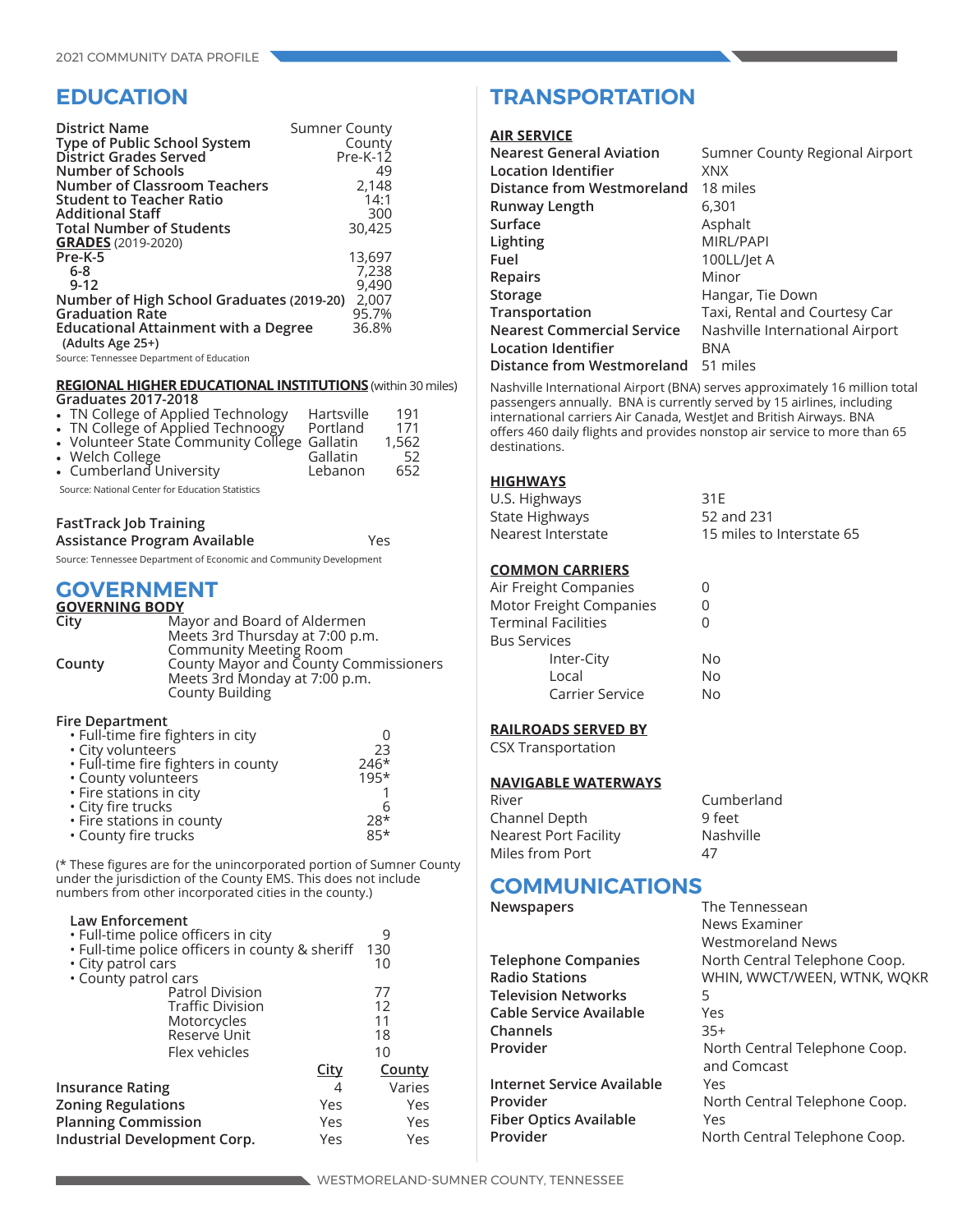| <u> Health Care</u>                         |     | Recreation                                                    |        |
|---------------------------------------------|-----|---------------------------------------------------------------|--------|
| Doctors                                     | 2   | Libraries                                                     | 1      |
| Dentists                                    | 1   | Parks                                                         | 4      |
| Hospital                                    | 0   | <b>Golf Courses</b><br>(Public & Private)                     | 0      |
| Clinics                                     | 2   | <b>Swimming Pools</b>                                         | 0      |
| <b>Nursing Homes</b>                        | 1   | (Public & Private)                                            |        |
| Beds                                        | 100 | Country Clubs<br>Theaters                                     | 0      |
| <b>Retirement Homes</b>                     | 0   | <b>Bowling Alleys</b>                                         | 0<br>0 |
| Beds                                        | 0   | Senior Citizens Center                                        | 1      |
| Residential Care/<br><b>Assisted Living</b> | 0   | <b>Hotels &amp; Motels</b>                                    | 0      |
| <b>Beds</b>                                 | 0   | Rooms<br><b>Bed &amp; Breakfasts</b><br>(Red Boiling Springs) | 0<br>1 |
| <b>Religious Organizations</b>              |     |                                                               |        |
| Protestant                                  | 14  | <b>Largest Meeting Room</b><br>Capacity                       | 100    |
| Catholic                                    | 0   |                                                               |        |
| Jehovah's Witness                           | 0   | Restaurants                                                   | 10     |
| Seventh Day Adventist                       | 0   | Fast food                                                     | 5      |
| Latter Day Saints                           | 0   | Other                                                         |        |
| Other                                       |     | Westmoreland Expo and                                         |        |
| <b>Day Care Centers</b>                     | 2   | Business Center-127,000 sq.<br>ft. facility on 21 acres       |        |
| <u>Day Care Homes</u>                       | 0   | www.estmorelandexpocenter.com                                 |        |

# **FINANCIAL INSTITUTIONS**

| Type of Institution $#$ of Institutions |   | # of Branches | Deposits      |
|-----------------------------------------|---|---------------|---------------|
| <b>Commercial Banks</b>                 | 3 | З             | \$106,337,000 |
| Savings Institutions                    |   | 0             |               |
| <b>Credit Unions</b>                    | Ω | Ω             |               |
| Total                                   | 3 | 3             |               |
| <b>Citywide Combined Deposits</b>       |   | \$106,337,000 |               |
| (Deposits for June 30, 2020)            |   |               |               |

Source: Federal Deposit Insurance Corporation and National Credit Union Administration

# **INDUSTRIAL SUPPORT SERVICES**

| Service                 | Location  | Distance (Miles) |
|-------------------------|-----------|------------------|
| Tool & Die              | Portland  | 15               |
| <b>Heat Treating</b>    | Nashville | 47               |
| Foundry                 | Nashville | 47               |
| Heavy Hardware          | Gallatin  | 14               |
| Sheet Metal             | Portland  | 15               |
| Lubricants              | Portland  | 15               |
| <b>Welding Supplies</b> | Portland  | 15               |
| Abrasives               | Gallatin  | 14               |

# **COMMUNITY FACILITIES** *(citywide)* **SELECTED ECONOMIC INDICATORS**

### **2019 ANNUAL AVERAGES**

| Labor Force          | County  | Labor Market Area* |
|----------------------|---------|--------------------|
| Civilian Labor Force | 103,810 | 646,835            |
| Employment           | 101,033 | 630,028            |
| Unemployment         | 2.777   | 16,807             |
| Unemployment Rate    | 2.7%    | 2.8%               |

\*Labor Market Area is defined as Davidson, Macon, Robertson, **Sumner**, Trousdale and Wilson Counties in Tennessee.

### **2020 EMPLOYED POPULATION (AGE 16+) BY INDUSTRY**

| Agriculture/Mining            | 0.6%  |
|-------------------------------|-------|
| Construction                  | 7.3%  |
| Manufacturing                 | 13.0% |
| <b>Wholesale Trade</b>        | 3.9%  |
| Retail Trade                  | 10.5% |
| Transportation/Utilities      | 6.6%  |
| Information                   | 1.4%  |
| Finance/Insurance/Real Estate | 6.8%  |
| Services                      | 45.9% |
| <b>Public Administration</b>  | 4.2%  |
| Source: ESRI                  |       |
|                               |       |

### **MANUFACTURING IN AREA (Annual Averages 2019)**

| Number of Units       | 207     |
|-----------------------|---------|
| Ann. Avg. Employment  | 7,848   |
| Ann. Avg. Weekly Wage | \$1,095 |
|                       |         |

Source: Tennessee Department of Labor and Workforce Development

### **PER CAPITA PERSONAL INCOME**

| Year         | 2020     |
|--------------|----------|
| Amount       | \$34,406 |
| Source: ESRI |          |

# **MEDIAN HOUSEHOLD INCOME**

| Year         | 2020     |
|--------------|----------|
| Amount       | \$66,328 |
| Source: ESRI |          |

### **AVERAGE HOME SALES**

| Year                                         | 2019      |  |
|----------------------------------------------|-----------|--|
| Number of Homes Sold                         | 4.049     |  |
| Average Cost                                 | \$313,385 |  |
| Median Home Value                            | \$235,613 |  |
| Source: Tennessee Housing Development Agency |           |  |

### **RETAIL SALES**

| Year                                    | 2019            |
|-----------------------------------------|-----------------|
| Amount                                  | \$2,426,209,087 |
| Source: Tennessee Department of Revenue |                 |

## **NATURAL RESOURCES**

**Minerals:** Limestone **Timber:** Hardwood

## **AGRICULTURAL**

**Crops:** Corn, hay, soybeans, tobacco and wheat **Livestock:** Equine, cattle